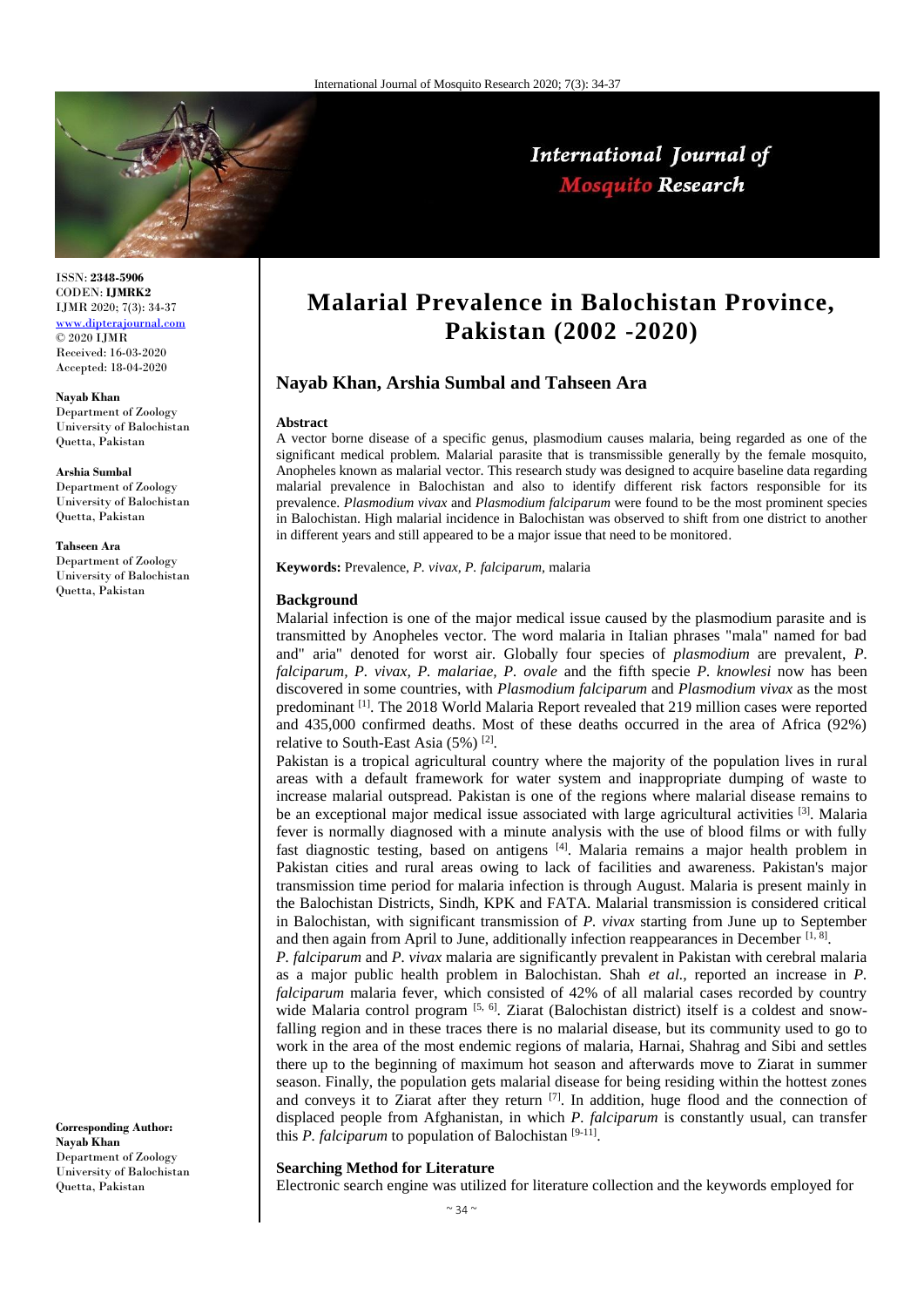literature search were mainly malarial prevalence in Balochistan, risk factors, species distribution, etc. The specific

time frame selected for articles was from 2002 to 2020.



**Fig 1:** Map Showing Malarial Prevalent Districts of Balochistan

### **Data Review of Malarial Prevalence in Different Districts Of Balochistan**

Pakistan is a country endemic to *P. Vivax, P. Falciparum* and major species causing malaria. It is one of the leading health problems with special reference to Balochistan. For implementation of an effective malarial management program in Balochistan, an accurate and precise picture of a scenario is required. The present study will help to determine the incidence of malarial parasites in human population residing in different districts of Balochistan. Malarial prevalence studies in Balochistan were found for Quetta (City), Killa Saifullah, Ziarat, Zhob, Sanjavi, kohlu, Mastung, Panjgur, Barkhan, Harnai, Duki, Sibi, Qilla Abdullah, Khuzdar, and Pishin Districts of Balochistan (fig1).

In 2002 at Combined Military Hospital Zhob, Balochistan, Khadim [12] reported 11.77% cases of malaria disease. In 2003, Yasinzai and Kakarsulemankhel [13], investigated malaria incidence in Quetta district rural area as 16.25% with high prevalence of *plasmodium falciparum* compared to other species. In 2004, 15.42% of malaria infection occurred in the district of Quetta and *Plasmodium falciparum* with 8.57% prevalence was more prevalent compared with *plasmodium vivax* (6.85)<sup>[14]</sup>.

In Quetta region in 2005, Sheikh *et al.*, <sup>[15]</sup>, revealed 34.85% cases of malaria disease. In 2007, another study was conducted by Yasinzai and Kakarsulemankhel [16], in Qilla-Abdullah. They investigated 3209 cases and revealed positivity ratio of 11.4% with incidence of 62.2% for *P. vivax*  and 37.7% for *P. falciparum*. Like-wise in 2007, Yasinzai and Kakarsulemankhel [17], demonstrated an examination in Balochistan (Mastung and Khuzdar), where overall 26.64% cases were discovered positive for malarial disease. In Mastung, the positivity status was 24.58, with high incidence

of *P. vivav* (52.67%) than *P. falciparum* (47.32%) while in Khuzdar, 28.42% positivity ratio was found with high prevalence of *P*. *vivav* (69.89%) than *P. falciparum* (30.10%). In 2008, Yasinzai and Kakarsulemankhel [18], in Barkhan and Kohlu, neighboring zones of east Balochistan, declared 32.78% cases with high prevalence rate of *P. falciparum* (52.87) than *P. vivax* (47.12). Additionally, in 2008 an examination was completed by Yasinzai and Kakarsulemankhel [19], in Zhob region and analyzed high rate of infection i.e. 41.8%. In another study in 2008 Yasinzai and Kakarsulemankhel <sup>[20]</sup>, provided an increased rate, 43.44% of malarial sickness in District Kharan. The ratio of *plasmodium vivax* (88.69) was considerably high compared to *Plasmodium falciparum* (11.3). Malarial infection was 43.44% in 2008 in district Karan, when differentiated with 11.77% in 2002 in Zhob.

In 2008, another investigation was conducted in Balochistan including Harnai, Duki and Sibi areas [21]. The information demonstrated that 34.2% individuals were infected with malarial disease. In 2009, Yasinzai and Kakarsulemankhel<sup>[22]</sup>, at Central Balochistan District Bolan observed a high ratio of infection i.e. 39.04. In 2009, the frequency of malarial sickness was 26.8% as observed in District Ziarat and Sanjavi [23] (Yasinzai and Kakarsulemankhel, 2009 II) with *P. falciparum* (69.5%) as the dominating species compared with *P. vivax* (30.2%). In 2012 Tareen *et al.,* [24] determined in Quetta, 18.45% cases of malarial sickness in general public. In 2013, Yasinzai and Kakarsulemankhel [25], revealed 38.3% malaria fever frequency rate in Panjgur, Balochistan. In 2017, in Killa Saifullah region of Balochistan Umer and Yasinzai  $[26]$ , reported positive cases with 20% frequency.

As of early 2018 Quetta (city) prevalence, studied by Sumbal, *et al.*, the average incidence of positivity rate was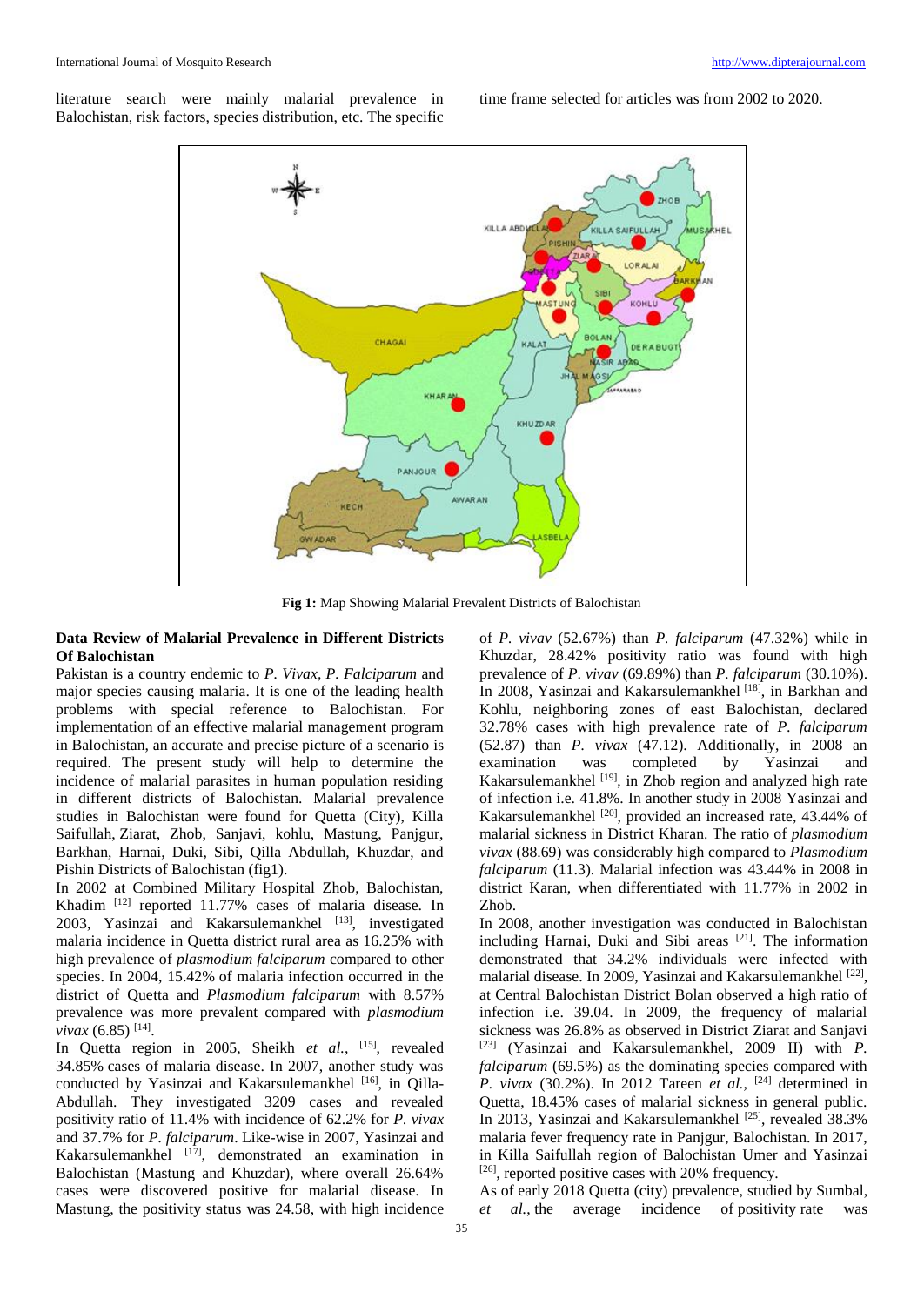19.56%, whereas *P. vivax* was higher (84.52%) *than P. falciparum* (6.01%) and mixed infection (12.29%). Female are less vulnerable to infection than male due to less activity of female outside compared to male. Male are at a greater risk of malarial infection because of their exposure to vector [1]. In 2019, overall prevalence in District Khuzdar was 27.9% with *Plasmodium vivax* increasingly predominant (67%) than *P. falciparum* (15.8%) and mixed infection (17.0%). Gender wise prevalence of malaria was high in males (60.47%) than females (39. 52%), as gender variation exists in malaria transmission as a result of Pakistan's socio-economic structure, such as low female involvement in agriculture activities Consistent high prevalence of malaria in autumn may be due to monsoon as it facilitates favorable temperature in these months, which provides suitable situations for the breeding of mosquitoes and therefore results in elevated malaria instances  $[27]$ . Our study indicates that the occurrence of malaria was elevated vastly after 2008 in district Khuzdar. This could be due to various contributing factors like flood, stagnant water and the best temperature for their larval growth.

According to Farooq *et al.,* [2], in Pishin district, Plasmodium slide positivity's status was 18.8%, with high ratio of *P. vivax* infection (90.7%) in comparison to *P. falciparum* (4.8%) and was also seen a mixed infection (5.4%). Age -wise high positivity rate (26.42%) was shown in 21-30 years age group and lowest in 1-10 age groups (16.29%) due less outdoor activities of this age group. *P. Vivax* was having higher ratio than *P. falciparum* & also mixed infection. To inhibit further prevalence of malarial parasite, all these areas and nearby need to be checked for larval and adult mosquitoes.

All the regions mentioned in this study, reported high prevalence of both *P. vivax and plasmodium falciparum*

infection compared to other species. The reason behind high predominance of malarial sickness rate in Balochistan population may be because of the people's movement in the places of high hazard during dawn and dusk which is sustaining time of mosquitoes. On the other hand, chloroquine resistance has been clearly mentioned in the areas, reporting high prevalence <sup>[28]</sup>. There are few other factors responsible for high rate of malarial infection comprising limited healthcare facilities, illiteracy, lack of awareness and also socioeconomic factors including poverty. Year-wise malarial prevalence in different districts of Balochistan has been demonstrated in table 1 and figure 2.

**Table 1:** Year-wise Occurrence of malarial infection

| <b>Districts</b>       | Year's 2002-2018 | Percentage% |
|------------------------|------------------|-------------|
| Zhob                   | 2002             | 11.77%      |
| <b>Ouetta District</b> | 2003             | 16.25%      |
| Quetta District        | 2004             | 15.42%      |
| <b>Ouetta District</b> | 2005             | 34.85%      |
| Oillah Abdullah        | 2007 I           | 62.2%       |
| Mastung                | 2007 II          | 24.58%      |
| Khuzdar                | 2007 III         | 28.42%      |
| Barkhan                | 2008 I           | 32.78%      |
| Kohlu                  | 2008 II          | 58.91%      |
| Zhob                   | 2008 III         | 41.8%       |
| Harnai/ Sibi/ Duki     | 2008 IV          | 34.2%       |
| Bolan                  | 2009 I           | 39.04%      |
| Ziarat/ Sanjavi        | 2009 II          | 26.8%       |
| Quetta District        | 2012             | 18.45%      |
| Punjgor                | 2013             | 38.3%       |
| Killa Saifullah        | 2017             | 20%         |
| Quetta City            | 2018             | 19.56%      |
| Khuzdar                | 2019             | 27.9%       |
| Pishin                 | 2020             | 18.8%       |



**Fig 2:** Malaria in Balochistan (2002- 2020)